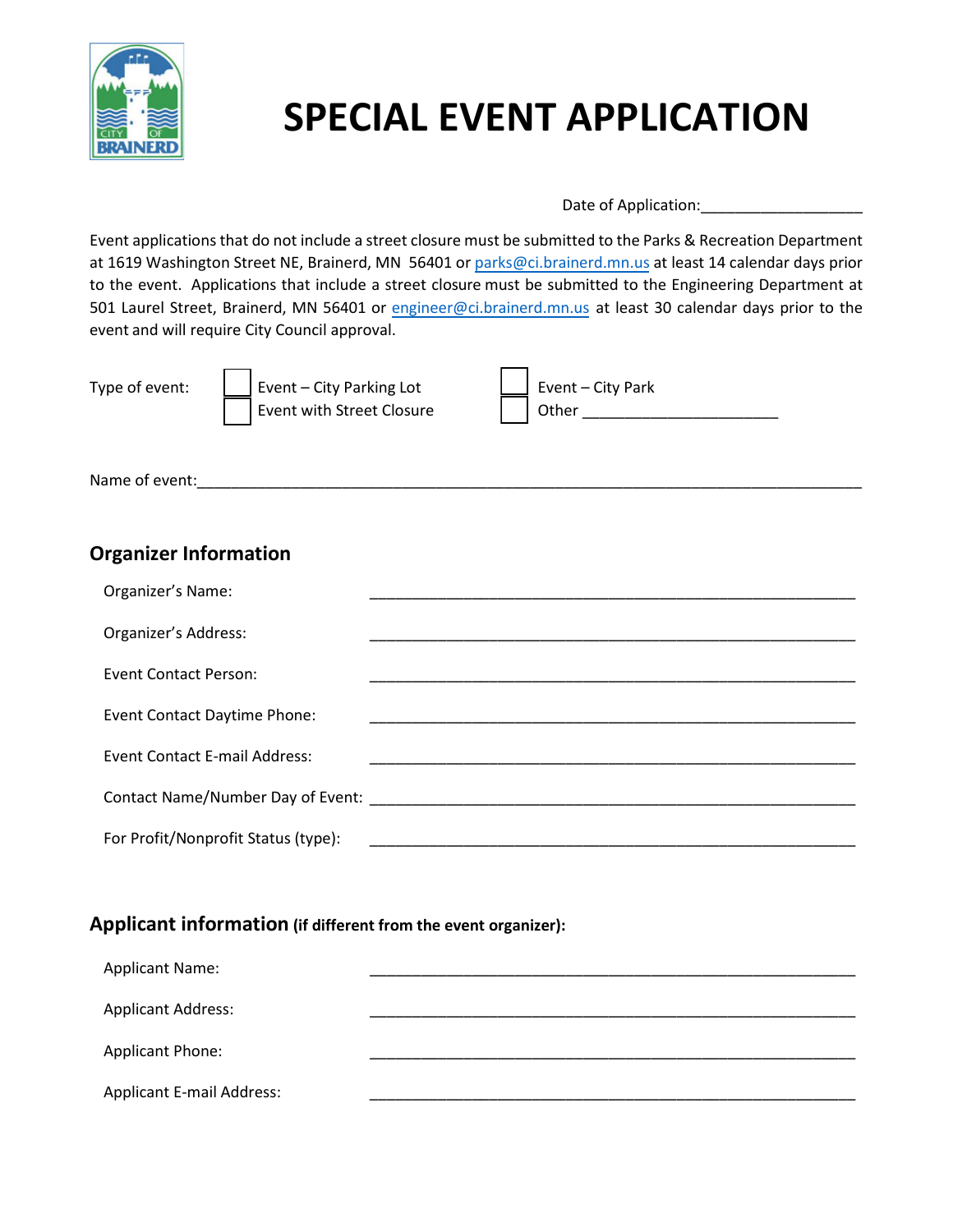## **Event Information**

**Event Details** (list each date separately)

| <b>Event Date</b> | <b>Start Time</b> | <b>End Time</b> | Event $Location(s)$ – see locations listed below |
|-------------------|-------------------|-----------------|--------------------------------------------------|
|                   |                   |                 |                                                  |
|                   |                   |                 |                                                  |
|                   |                   |                 |                                                  |
|                   |                   |                 |                                                  |
|                   |                   |                 |                                                  |
|                   |                   |                 |                                                  |

Recurring event (requires only one application submittal per year.) Indicate all event dates and times above.

Event locations *(all dimensions are parking lot usable space estimates)*:

- City Hall Parking Lot (130' x 146')
- Laurel Street Parking Lot (92' x 120')
- Front Street Parking Lot (66' x 125')
- City Street(s) (street closure request information on page 4 MUST be filled out)
- City Park (must contact the Parks & Recreation Department for information)
- Other (specify location above)

## **Description of Activities**

Brief description of the activities planned during the event. If a parade/run/walk event, please describe the proposed route with the assembly and dispersal locations and attach a route map:

\_\_\_\_\_\_\_\_\_\_\_\_\_\_\_\_\_\_\_\_\_\_\_\_\_\_\_\_\_\_\_\_\_\_\_\_\_\_\_\_\_\_\_\_\_\_\_\_\_\_\_\_\_\_\_\_\_\_\_\_\_\_\_\_\_\_\_\_\_\_\_\_\_\_\_\_\_\_\_\_\_\_\_\_\_\_\_\_\_

\_\_\_\_\_\_\_\_\_\_\_\_\_\_\_\_\_\_\_\_\_\_\_\_\_\_\_\_\_\_\_\_\_\_\_\_\_\_\_\_\_\_\_\_\_\_\_\_\_\_\_\_\_\_\_\_\_\_\_\_\_\_\_\_\_\_\_\_\_\_\_\_\_\_\_\_\_\_\_\_\_\_\_\_\_\_\_\_\_

\_\_\_\_\_\_\_\_\_\_\_\_\_\_\_\_\_\_\_\_\_\_\_\_\_\_\_\_\_\_\_\_\_\_\_\_\_\_\_\_\_\_\_\_\_\_\_\_\_\_\_\_\_\_\_\_\_\_\_\_\_\_\_\_\_\_\_\_\_\_\_\_\_\_\_\_\_\_\_\_\_\_\_\_\_\_\_\_\_

\_\_\_\_\_\_\_\_\_\_\_\_\_\_\_\_\_\_\_\_\_\_\_\_\_\_\_\_\_\_\_\_\_\_\_\_\_\_\_\_\_\_\_\_\_\_\_\_\_\_\_\_\_\_\_\_\_\_\_\_\_\_\_\_\_\_\_\_\_\_\_\_\_\_\_\_\_\_\_\_\_\_\_\_\_\_\_\_\_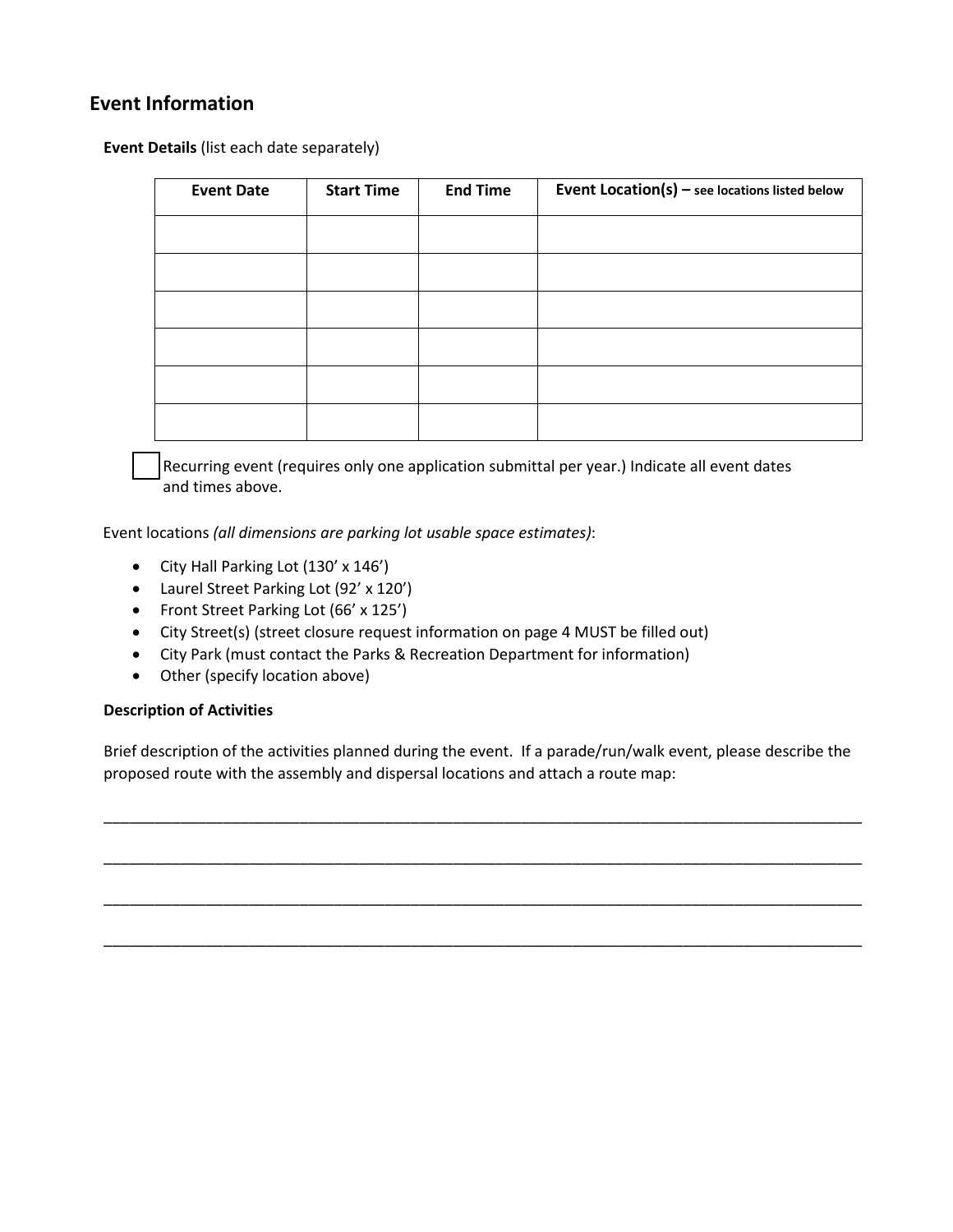#### **Site Information**

| <b>Electrical usage</b>                                                           | Yes | No                                                                                                      |
|-----------------------------------------------------------------------------------|-----|---------------------------------------------------------------------------------------------------------|
| Describe the type of equipment to be used and how you intent to supply the power: |     |                                                                                                         |
|                                                                                   |     |                                                                                                         |
|                                                                                   |     |                                                                                                         |
| Amplified Sound                                                                   | Yes | <b>No</b>                                                                                               |
|                                                                                   |     | Describe any recording and sound amplification equipment to be used in your event along with the times: |
|                                                                                   |     |                                                                                                         |
|                                                                                   |     |                                                                                                         |
| Restrooms provided                                                                | Yes | <b>No</b>                                                                                               |
| If yes, how many _______ (a ratio of 1 for every 100-150 people is recommended)   |     |                                                                                                         |
| Company contracted for restrooms:                                                 |     |                                                                                                         |
| owner's signature to verify approval has been granted)                            |     | (if restrooms are provided by neighboring property(s), please submit the location and property          |
| Signs, banners, and/or posters/flyers                                             | Yes | No                                                                                                      |
| Describe the signs, banners, posters, flyers and the locations:                   |     |                                                                                                         |
|                                                                                   |     |                                                                                                         |
|                                                                                   |     |                                                                                                         |
| Trash Receptacle Disposal                                                         | Yes | <b>No</b>                                                                                               |
| Company contracted for trash receptacle disposal:                                 |     |                                                                                                         |

#### **Additional Event Information**

Please provide a layout of the event showing booths, tents, staging, amusement, food, etc and provide a street map or park map showing the borders of the event.

Throughout all events, businesses should be reasonably accessible to the public. If a business's entrance is blocked by an event layout, then accommodations such as signage, handbills, or similar methods should be made available to mitigate the impact on customer access.

A \$100/day security deposit is required (payable by check only). The security deposit will be refunded should the event site be left clean and void of trash and all event items are removed on the last day of the event. An event that does not occur will not have its security deposit refunded except for hazardous weather conditions, as determined by the City of Brainerd.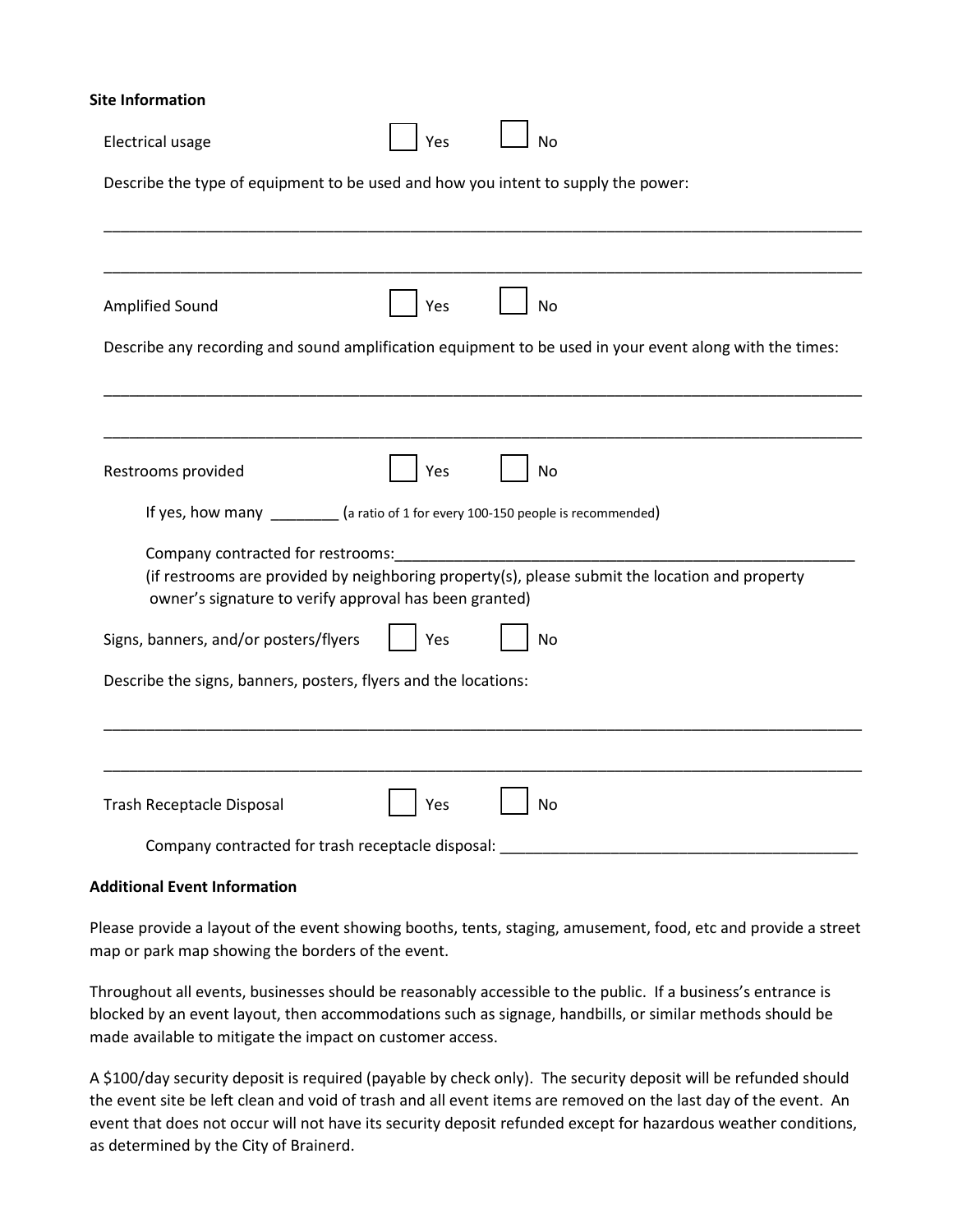## **Street Closure Request Information**

Describe the name and sections of the streets for which you are requesting temporary closure (e.g. South 7<sup>th</sup> Street between Maple Street and Front Street): \_\_\_\_\_\_\_\_\_\_\_\_\_\_\_\_\_\_\_\_\_\_\_\_\_\_\_\_\_\_\_\_\_\_\_\_\_\_\_\_\_\_\_\_\_\_\_\_\_\_\_\_\_\_\_\_\_\_\_\_\_\_\_\_\_\_\_\_\_\_\_\_\_\_\_\_\_\_\_\_\_\_\_\_\_\_\_\_\_ \_\_\_\_\_\_\_\_\_\_\_\_\_\_\_\_\_\_\_\_\_\_\_\_\_\_\_\_\_\_\_\_\_\_\_\_\_\_\_\_\_\_\_\_\_\_\_\_\_\_\_\_\_\_\_\_\_\_\_\_\_\_\_\_\_\_\_\_\_\_\_\_\_\_\_\_\_\_\_\_\_\_\_\_\_\_\_\_\_ Date and time for beginning of street closures: \_\_\_\_\_\_\_\_\_\_\_\_\_\_\_\_\_\_\_\_\_\_\_\_\_\_\_\_\_\_\_\_\_\_\_\_\_\_\_\_\_\_\_\_\_\_\_\_\_\_ Date and time for reopening of streets:  $\Box$ Describe how your event preserves customer and residential access for businesses and houses along your proposed street closure (e.g. preserving pedestrian flow along sidewalks). Additional pages may be attached. \_\_\_\_\_\_\_\_\_\_\_\_\_\_\_\_\_\_\_\_\_\_\_\_\_\_\_\_\_\_\_\_\_\_\_\_\_\_\_\_\_\_\_\_\_\_\_\_\_\_\_\_\_\_\_\_\_\_\_\_\_\_\_\_\_\_\_\_\_\_\_\_\_\_\_\_\_\_\_\_\_\_\_\_\_\_\_\_\_ \_\_\_\_\_\_\_\_\_\_\_\_\_\_\_\_\_\_\_\_\_\_\_\_\_\_\_\_\_\_\_\_\_\_\_\_\_\_\_\_\_\_\_\_\_\_\_\_\_\_\_\_\_\_\_\_\_\_\_\_\_\_\_\_\_\_\_\_\_\_\_\_\_\_\_\_\_\_\_\_\_\_\_\_\_\_\_\_\_ \_\_\_\_\_\_\_\_\_\_\_\_\_\_\_\_\_\_\_\_\_\_\_\_\_\_\_\_\_\_\_\_\_\_\_\_\_\_\_\_\_\_\_\_\_\_\_\_\_\_\_\_\_\_\_\_\_\_\_\_\_\_\_\_\_\_\_\_\_\_\_\_\_\_\_\_\_\_\_\_\_\_\_\_\_\_\_\_\_

While the City continues to treat downtown as a venue for events, event plans must be balanced with the interests and needs of property owners.

If a street closure occurs along residential streets, reasonable efforts must be made to alert all property owners along the street of the proposed closure. All street closures shall be approved by the City Council. Failure to notify property owners and tenants in street closure areas will result in revocation of this permit.

For information regarding a street closure, please contact the City Engineering office at 218-828-2307 or engineer@ci.brainerd.mn.us.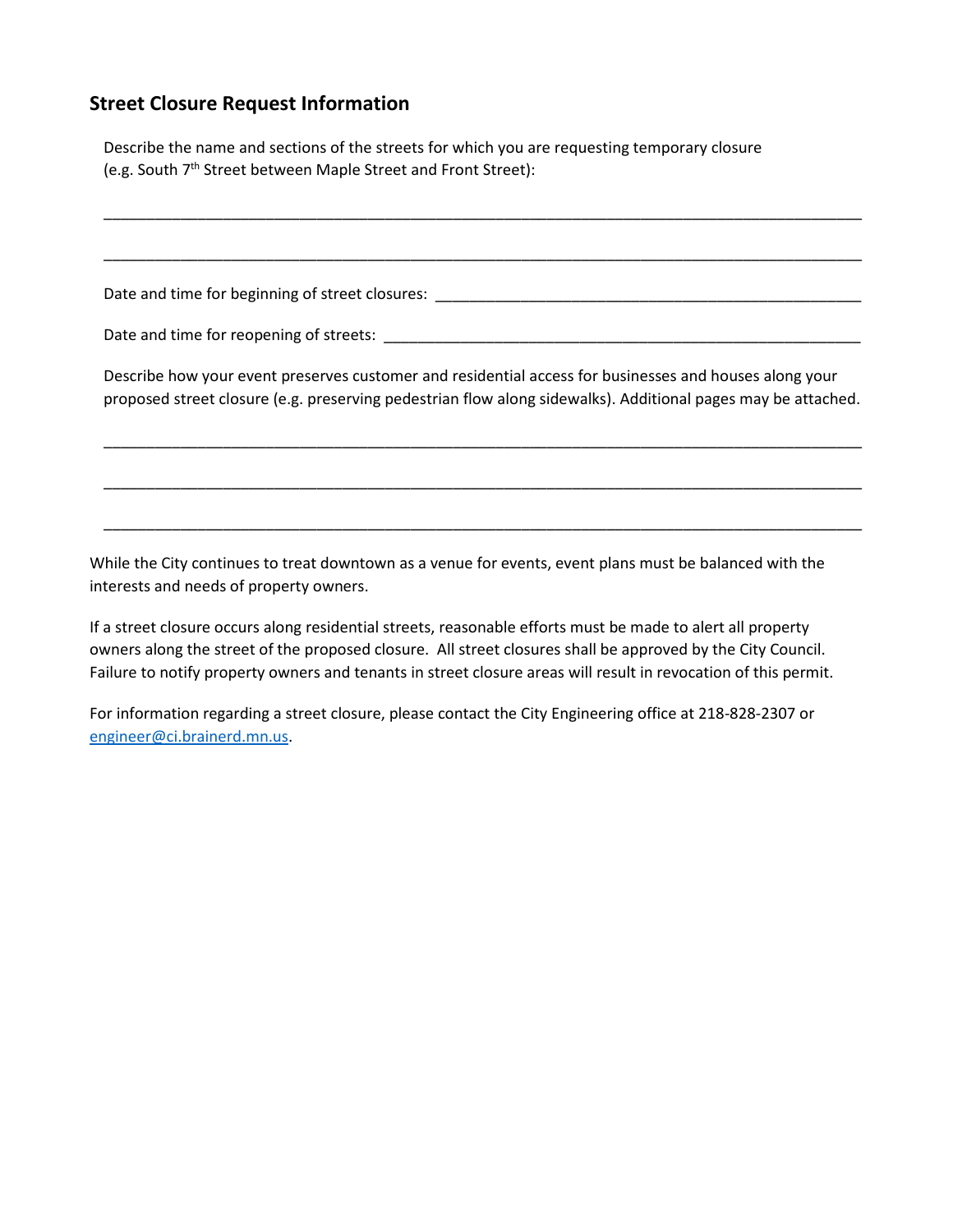# **Hold Harmless Agreement and Insurance Information**

The Applicant covenants to save, defend, hold harmless, and indemnify the City of Brainerd and all of its officers, departments, agencies, agents, and employees (collectively the "City") from and against any and all claims, losses, damages, injuries, fines, penalties, costs (including court costs and attorney's fees), charges, liability, or exposure, however caused, resulting from, arising out of, or in any way connected with the applicant's event herein described.

The City, at its discretion, may require the Applicant to obtain liability insurance for any event. If liability insurance is required, the following requirements apply:

- Minimum of \$1,000,000 in commercial general liability insurance.
- Applicant's insurance shall be primary.
- Insurance shall cover liability for injury death and property damage including coverage for alcohol related claims if alcohol will be served.
- The insurance policy must be issued by an insurance company licensed to do business in Minnesota acceptable to the City.
- The City must be named as an "Additional Insured" on the policy.
- At least ten (10) days prior to the event, the Applicant must provide to the City a Certificate of Insurance showing the required coverage.

# **Signature of Event Applicant**

\_\_\_\_\_\_\_\_\_\_\_\_\_\_\_\_\_\_\_\_\_\_\_\_\_\_\_\_\_\_\_\_\_

\_\_\_\_\_\_\_\_\_\_\_\_\_\_\_\_\_\_\_\_\_\_\_\_\_\_\_\_\_\_\_\_\_

I attest that the above information is true and accurate, and I certify under penalties of perjury that I am authorized to execute contracts and other instruments and legally bind the Applicant.

Signature of Applicant

Print Name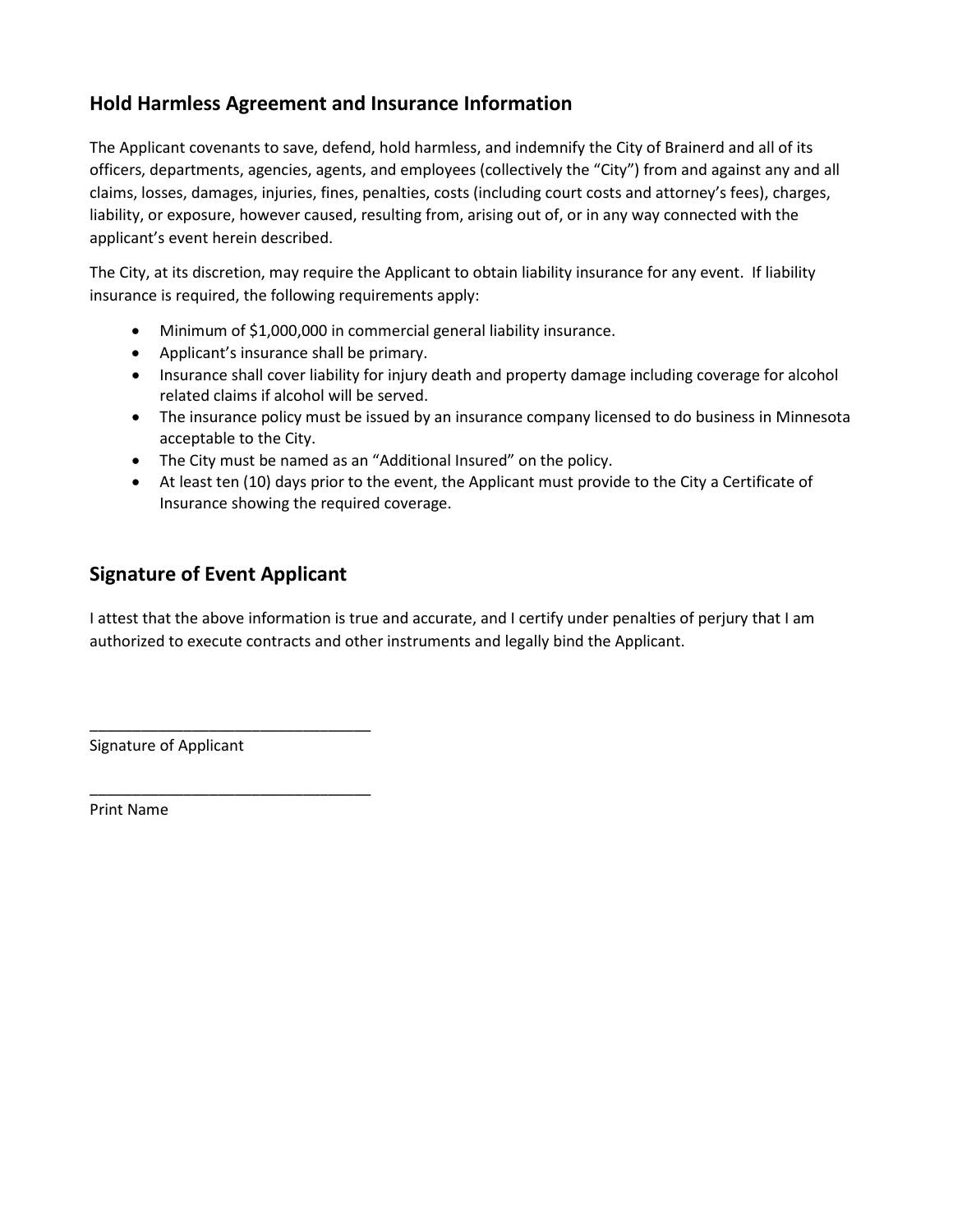# **Contacts, Permits, and Fees Checklist**

Each event has its own requirements and needs. Listed below is a summary of the permits common to many events. Please note that it is *not* necessary to have all permits approved upon submission of this application. However, this checklist should serve as a guide as you plan your event. *All events must have all permits and fees paid and approved prior to the start of the event*.

| Permit, License, or          |     |         |     |                                                         |
|------------------------------|-----|---------|-----|---------------------------------------------------------|
| <b>Checklist</b>             | Yes | Pending | N/A | <b>Contact (See contact information below)</b>          |
| Authorization to use a       |     |         |     | Contact the Parks & Recreation Department for           |
| city park                    |     |         |     | information/procedure.                                  |
| Fire/EMS/Police              |     |         |     | Check yes to request emergency support. The             |
| support                      |     |         |     | appropriate level of fire, EMS, and police support will |
|                              |     |         |     | be determined based on crowd size and the type of       |
|                              |     |         |     | event. Fees may be discussed with the sponsor.          |
| Food and vendor              |     |         |     | All vendors must apply for a temporary license through  |
| licenses                     |     |         |     | the Commissioner of Revenue's Office. Food vendors      |
|                              |     |         |     | are required to collect and report meals tax. Contact   |
|                              |     |         |     | City Hall for information/procedure.                    |
| <b>Health Department</b>     |     |         |     | All food vendors must apply for a temporary food        |
| Permit                       |     |         |     | permit through the Minnesota Health Department          |
|                              |     |         |     | (MDH).                                                  |
| <b>Insurance Certificate</b> |     |         |     | May be required before issuing a permit.                |
| Sign/banner Permits          |     |         |     | Contact the Planning Department for                     |
|                              |     |         |     | information/procedure.                                  |
| Parade Permit                |     |         |     | Issued by the Police Department after complete          |
|                              |     |         |     | submission of application.                              |
| <b>Alcohol Use Permit</b>    |     |         |     | Must be approved by City Council after submission of    |
|                              |     |         |     | the event application. Contact City Hall for            |
|                              |     |         |     | information/procedure.                                  |

The Event Planner is responsible for providing the following (as needed) information:

## **Contact Information**

| <b>Administration Department:</b><br>Parks and Recreation Department:<br><b>Engineering Department:</b><br><b>Planning Department:</b><br><b>Police Department:</b><br>Fire Department:<br>MN Commissioner of Revenue:<br>MN Department of Health | (218) 828-2307   admin@ci.brainerd.mn.us<br>(218) 828-2320   parks@ci.brainerd.mn.us<br>(218) 828-2307   engineer@ci.brainerd.mn.us<br>(218) 828-2307   planning@ci.brainerd.mn.us<br>(218) 829-2805   police@ci.brainerd.mn.us<br>(218) 828-2312   fire@ci.brainerd.mn.us<br>(651) 282-5225   www.revenue.state.mn.us<br>(320) 223-7300   www.health.state.mn.us |
|---------------------------------------------------------------------------------------------------------------------------------------------------------------------------------------------------------------------------------------------------|-------------------------------------------------------------------------------------------------------------------------------------------------------------------------------------------------------------------------------------------------------------------------------------------------------------------------------------------------------------------|
| <b>MNDOT Baxter Office</b>                                                                                                                                                                                                                        | (218) 828-5700   www.dot.state.mn.us                                                                                                                                                                                                                                                                                                                              |
|                                                                                                                                                                                                                                                   |                                                                                                                                                                                                                                                                                                                                                                   |